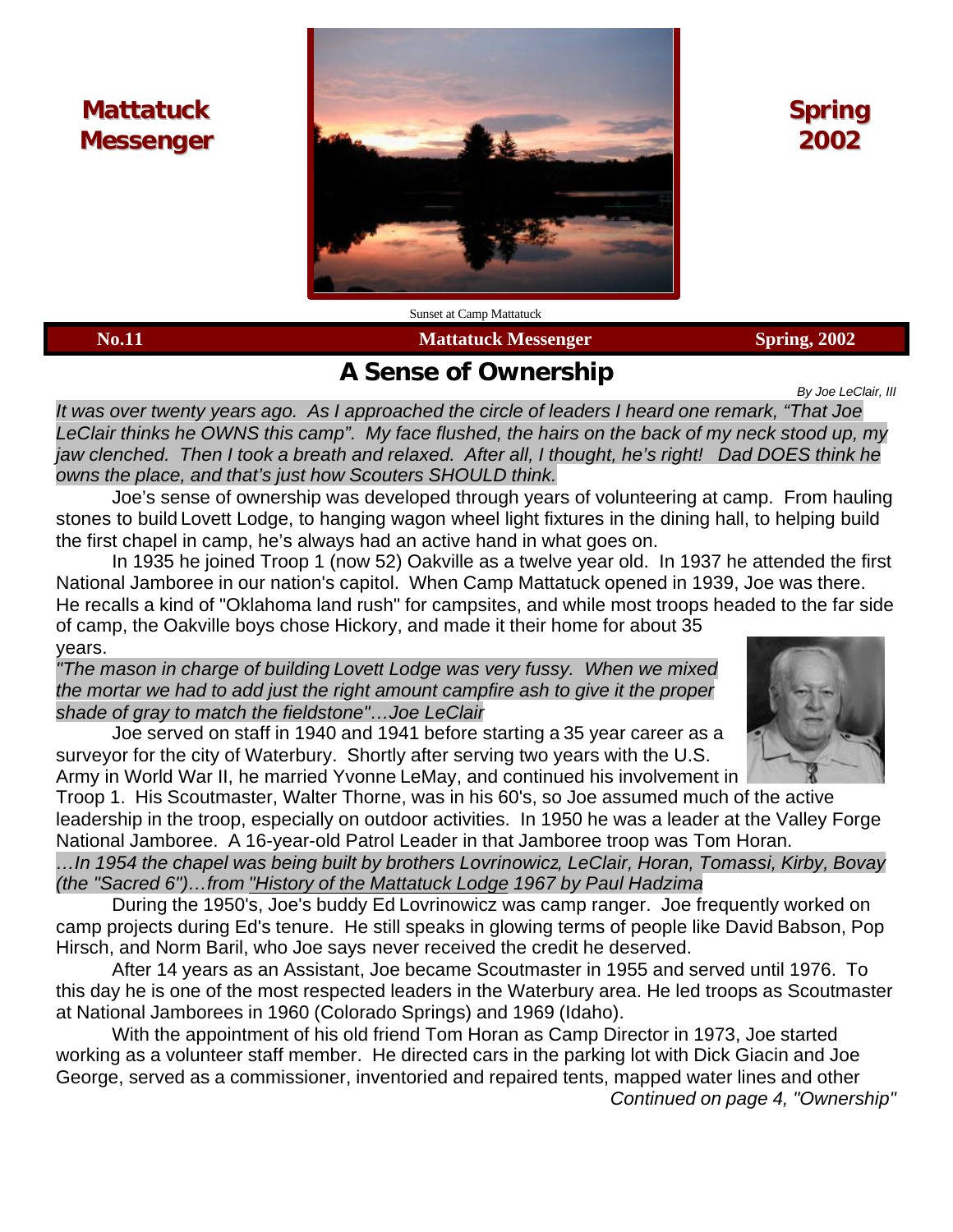#### **Page 2** Spring, 2002 Mattatuck Messenger No.11 Spring, 2002

### **Scott Slater to Return as Program Director**

Our Program Director is Scott Slater III of Wolcott Troop 231. Scott is one of those dependable men who make camp what it is today.

Moving to Program Director last year was a big jump for Scott, but he took it in stride. His past experience, two years as an Office/Trading Post clerk, three years as Trading Post Manager, and two years as Commissioner, only required him to work with small groups of people at a time. While some Program Directors are limited in their responsibilities, Scott has taken on the traditional role of managing the entire camp program. He makes a point to check in with the various departments during the day, talks to troop leaders, and provides input to directors where



necessary. Extremely intelligent and mature at twenty-one years of age, people follow the softspoken Eagle Scout willingly and respect his judgement. He enjoys the Program Director job.

Scott works hard "to keep on top of things" and considers developing the younger staff one of his most difficult but most important roles. "Success in my job depends on the cooperation of the staff", he says. A third-generation Scouter, he lists Tom Horan, Alan Colangelo, Robert Reed, and Jim Miller among the major influences on his Mattatuck career.

A History degree from the University of Connecticut may lead to the teaching profession, which would suit Scott just fine. It could mean a life in camp.

The 2002 staff is packed with experience and skill:

**Assistant Camp Director**...Jeromy Nelson; **Special Services**...Rob Reed; **Chef**…James Aniki **Program Director**...Scott Slater; **Business Mgr**...Jeremy Gannon; **Archery**....Greg Gubitosi; **Rifle&Shotgun**....Ray Hanley; **Waterfront**....Sean Mahoney; **Commissioners**..Eric Dutko, Dick Lenkowski; **Handicraft Director**...Sandy Starbuck; **Scoutcraft Director**...Andrew Mandigo; **COPE/Climbing Director**...Erika Burns; **Nature Director**...Devin Krevetski; **Trading Post Mgr**...Amanda Pannone; **Mountain Bike Director** Josh Gilbert; **Assistant Chef**…JC Clair

**Plus!** 1960's era staffers Dick Lorenz and Vince Ferri are each planning to volunteer on the waterfront for a week. It's great to have them back. Life is a circle.

#### *Correction…*

In the last issue we left an outstanding Mattatuck man off the list of camp directors. In 1950 the camp was led by Roland (Hatch)

G.Hathaway,former waterfront director for several seasons and an Eagle Scout from Troop 2,Naugatuck. Our apologies.

|            |                                         | Camp Directors: |                           |
|------------|-----------------------------------------|-----------------|---------------------------|
| 1939-1951: | David Babson, Camp Chief and Director   | 1957-1958:      | Liudas Koncius            |
| 1941:      | Sandy Donohue, Resident Director        | 1959-1960:      | <b>Richard Bielefield</b> |
| 1944-1947: | <b>Edward Butler, Resident Director</b> | 1961-1962:      | Liudas Koncius            |
| 1948:      | Arol Charbonneau, Resident Director     | 1963-1965:      | A.J. (Gus) Bosio          |
| 1949-1949: | <b>Edward Butler, Resident Director</b> | 1966-1969:      | Harold Jackson            |
| 1950:      | Roland (Hatch) Hathaway                 | 1970-1972:      | Robert Udell              |
| 1951:      | James Hennessey                         | 1973-1998:      | Thomas Horan              |
| 1952-1954: | Douglas Crichton                        | 1999-2001:      | Alan Colangelo            |
| 1955-1956: | <b>Edward Tomasi</b>                    | 2002-           | <b>Christopher Moon</b>   |
|            |                                         |                 |                           |

## *Camp Mattatuck Reunion…July 27, 2002.*

Join us on Saturday, July 27 from 2:00PM to campfire time. Bring yourself, family, photos and stories and relive a great part of your life. Swimming, Boating, Archery and other program areas of camp will be open for you and your family to use. A hot dog and hamburger barbecue will be running during the afternoon. Campfire at 7:00pm.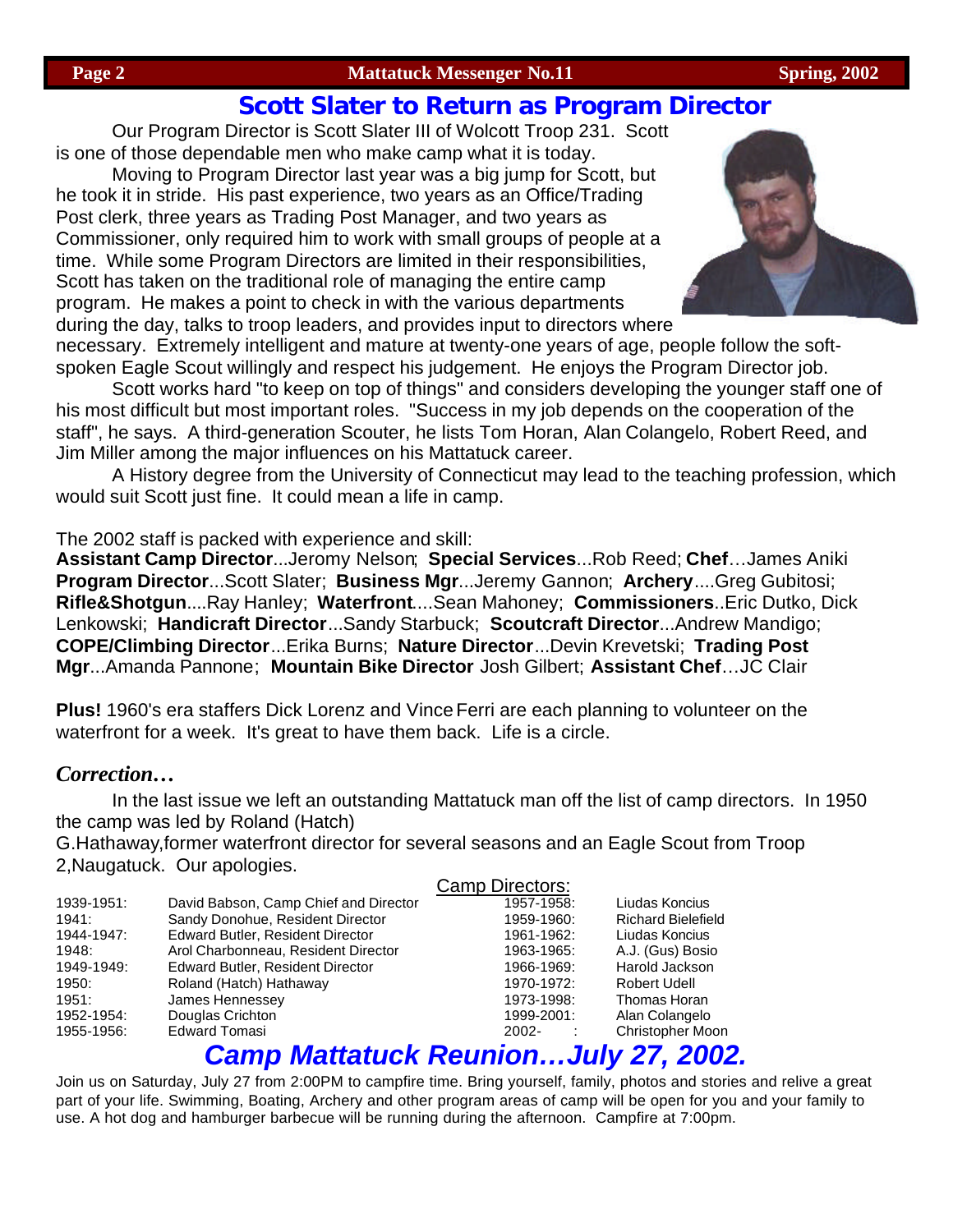#### **Order of the Arrow News**

Thirty-two new members will always remember clearing a new shotgun range adjacent to the existing rifle range as part of their Ordeal experience in April. They may also recall the fine dinner served that evening by a kitchen staff led by head chef Brian Turner and steward Frank Rodrigues. With six other members completed the Brotherhood Honor requirments, it was a very successful weekend. The year 2002 marks the 60<sup>th</sup> anniversary of the Mattatuck Lodge and Chapter. Our summer issue of *Mattatuck Messenger* will feature a history of the O.A. at Mattatuck.

#### **Feedback from Issue No.10…**

*"I remember Sully well. I can picture him carving or painting neckerchief slides, while he was kneeling in a canoe during General Boating." … Dick Barone*

*"Having served on camp staff with Ray, I can attest to what a great individual he is." … Congressional Medal of Honor Recipient, and current Deputy Assistant Secretary of the Navy, H.C. "Barney" Barnum.*

**Would you like to receive the next issue in color? Go to our website and subscribe to our email mailing list. Then send an e-mail to ileclair@snet.net asking for your name to be removed from the hard-copy mailing list. You will receive all future issues in PDF format in color, viewable using Adobe Acrobat Reader downloadable free from Adobe's website. You'll save money and paper, and get a color version faster via the internet. Everybody wins. In addition, by subscribing to the e-mail list, you'll receive frequent historic photos from Rob Reed, and notification of work parties.**

> If you hit the Lotto, make sure you send the check to the right place… Mattatuck Volunteers, PO Box 257, Plymouth, CT 06782-0257

*Visit our website, built and maintained by Marc Moody…* http://matwreck.org/volunteers

**Have a story to tell? Have a suggestion for a future article? Your input into this newsletter is most welcome. Contact Joe LeClair, 108 Chipper Road, Waterbury, CT 06704 ileclair@snet.net***.*

*Printing and mailing operations donated by the Elm Press, Inc. of Thomaston, CT All Photos by Robert Reed except as noted*



Cedar Latrine landscaping Foreground L-R: Jon Andrew, Josh Bartlett, Brian Shannon Photo by Joe LeClair III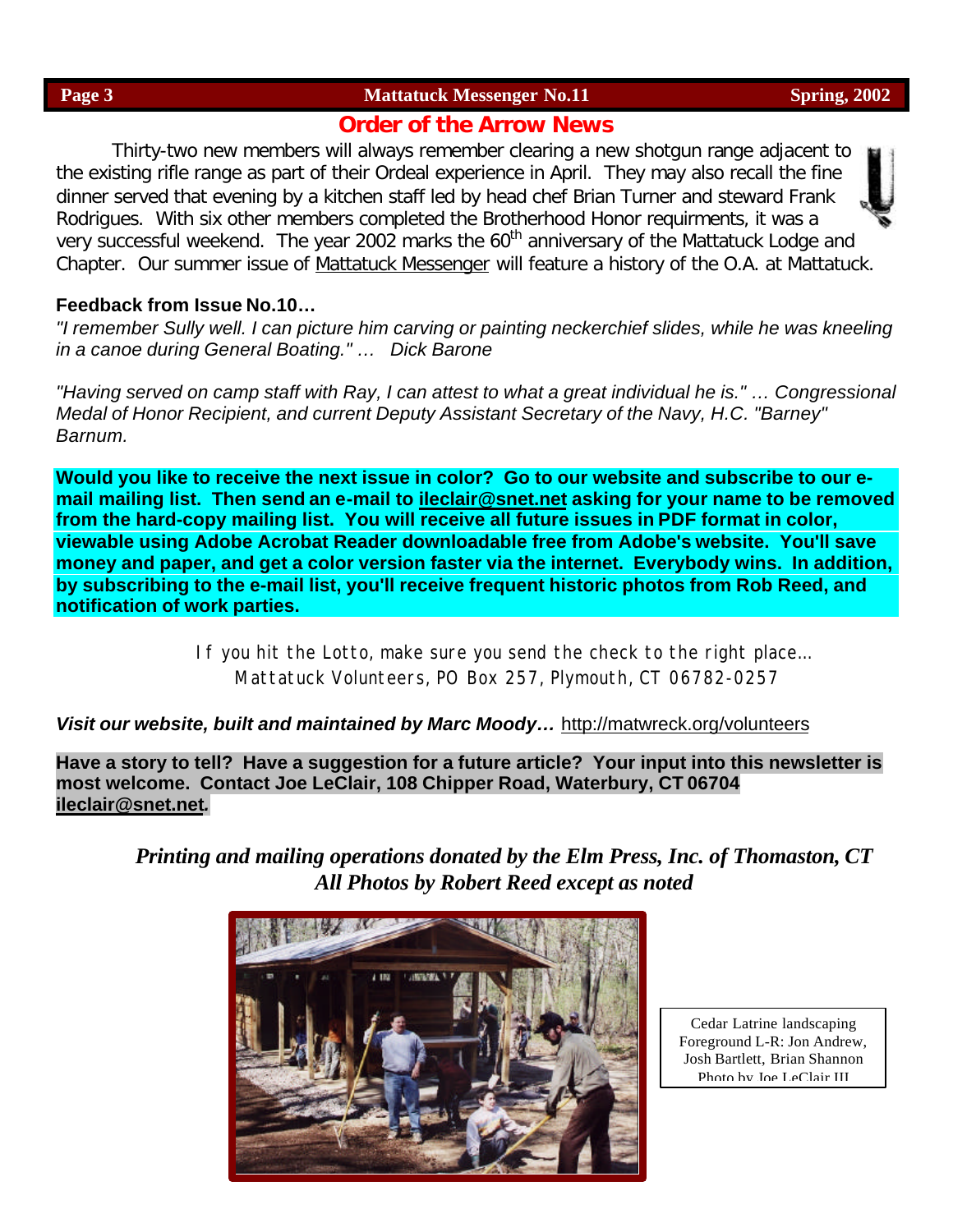#### **Projects Update:** *by Chris Moon, Camp Director*

- **Troop 102, Naugatuck** got the work on Barnum Cabin off to a great start this Spring. Bruce Monahan dropped the huge Tulip tree that was a potential hazard. Removing the tree was no small task because not only was it very large, it was extremely close to the cabin. Jon Andrew and his array of equipment made the job go faster and easier. Then **Jim Doback, Charlie Doback, Joe Ascencao, Chris Moon** and others replaced the roof. **Larry, Ben, and Jon Heebner** spent a day cleaning up the shingles, a dreadful task. The work is now centered on the interior. Much still needs to be done. If you have carpentry skills and are willing to spend a few hours please contact Chris.
- As shown in the Page 1 photo, the new latrines in Cedar and Arrow South campsites are nearly complete. The construction of the buildings was a cooperative effort by **Troop 54 Woodbury, Troop 480 Woodbury**, with **Chris Start** taking the lead role. Jon Andrew, Brian Barry, Newell Hill and Jeff Lukens were also extremely important. Matt Downey has taken care of the plumbing.. They each have private toilets (what a concept!) and four private shower stalls. Camp now has showers in Polaris, 49'ers, Cedar, Arrow North, and Arrow South campsites as well as the central shower house. The completion of the septic systems is taking place as this is being written. Jon Andrew, and Chris Moon have spent 20 to 30 hours a weeks on this project. **Mark Shaw of Liner Brothers Inc**. from Goshen has been helping to install the leech fields. The maiden voyage of his brand new dump truck was 10 trips of septic sand into the camp sites with more scheduled in the next few days.
- **Troop 231 Wolcott** has installed a coffee counter in the Dining hall in memory of **Mr. Scott Slater**, the grand father of our program director. It is made of tongue and groove pine and matches the walls of the Dining Hall.
- The Old Directors Cabin, AKA Tobe Lodge has had much of the wavy edge siding repaired and new steps installed. It still needs a new electrical load center. It will be painted over the Memorial Day weekend along with the Cook's Cabin and the Dining Hall. This was made possible with a donation from the family of a scout in Troop 102. (Check with Frank to get a name.).
- Thanks to the leadership of **Bruce Monahan**, the front of the Dining Hall has been transformed into a beautiful green lawn worthy of a golf course.
- The addition of new oversized gutters has been completed on the Dining Hall. This was made possible by **Jerry Usher** who is a member of the council Properties Committee.
- The kitchen of the Dining Hall has had a few well deserved installations. **Randy Clair** and a scouters from **Troop 231** fabricated and installed a new pot hanger, a stainless steel cover for the serving window and an aluminum insert for the shelf below the griddle.
- The driveway at the Health Lodge should finally be paved this June by **Mark Shaw and Liner Brothers Inc.**
- **Jon Andrew, Rob Reed, Andrew Mandigo, Brian Gorman and Jeff Lukens** installed underground pipes for gutters of the Health lodge. They also dug a trench to drain water from the natural spring in the hillside behind the Health lodge.
- •

*All over camp, there have been numerous projects completed due to the talents and equipment of Jon Andrew. He is an example to all. Stumps and rocks have been removed in Arrow South and Cedar campsites. Roads have been graded. Wood chips made and spread. Trees cut and piled. The average visitor won't even notice most of the things that he has made possible, but his contributions are immense. He is a credit to his family, Troop 52, our camp and the Boy Scouts of America. Pretty good for a guy who was on staff for only one year, back in 1976. But he has always been at camp with his troop. Thanks Jon. Written by Christopher Moon, Camp Director*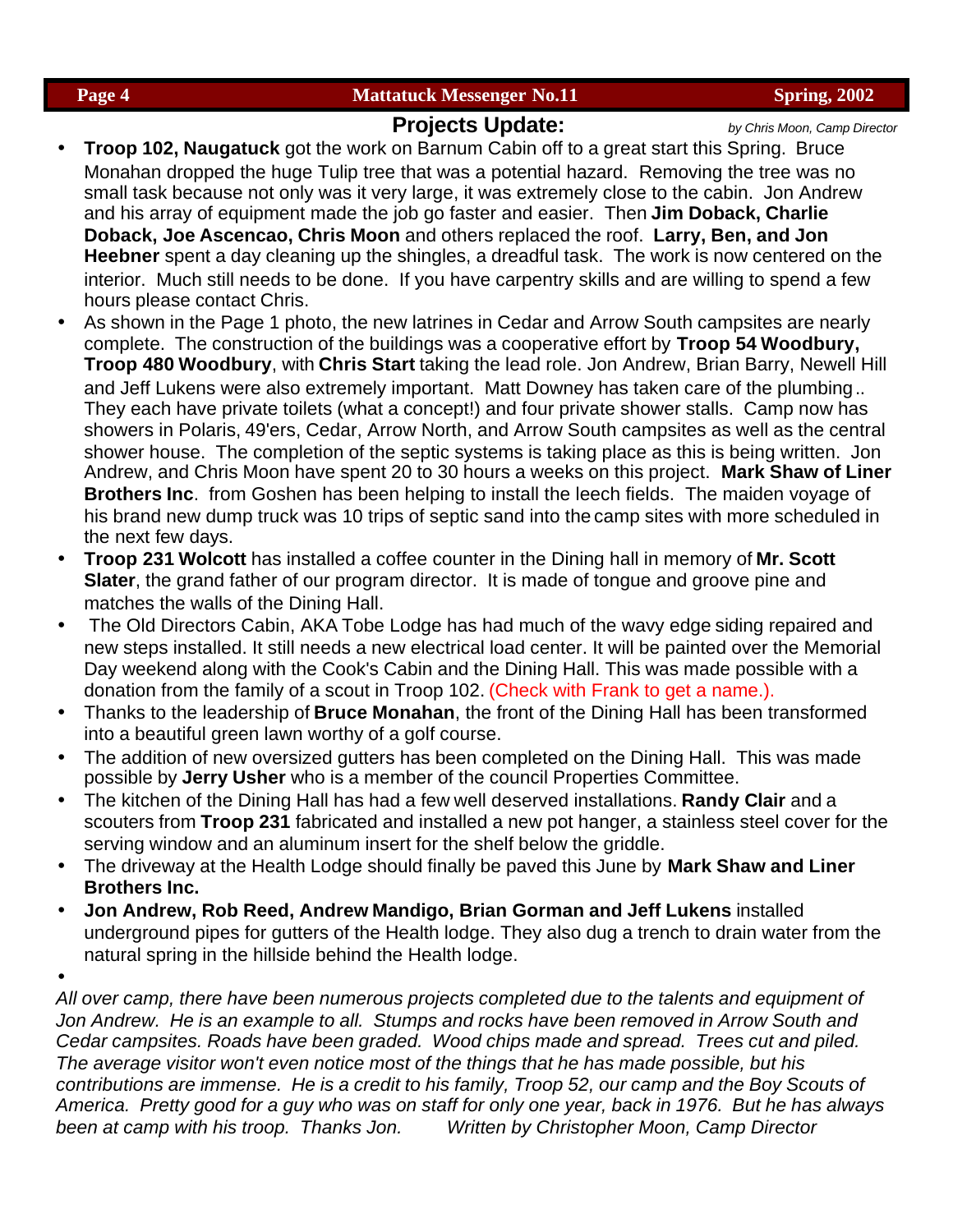#### **Ownership**

(continued from Page 1)

camp properties, and in general has been a valued resource and advisor to the camp staff. When the camp was struck by a mysterious illness in 1999, Joe was an integral part in getting food from outside sources until the dining hall was cleared for use.

Joe was a member of a number of Takachsin Training staffs, including Troop 1. He remembers fondly working with Frank Savino, John Evans, and other Scouters in that first troop. He was Scoutmaster of Takachsin Troop 8. Since retiring as Troop 52 Scoutmaster, Joe served on the troop committee as Chairman and later as Advancement Chairman and runs the troop's fund raising sale. Over the years he served in just about every Blue Trail District capacity, including Training, District Chairman, District Commissioner, Membership Committee, Activities Committee, and Camping Committee Chairman.

Despite the fact he's a Waterbury resident, the Watertown Rotary Club made him the first recipient of the Alves Award for community service. Despite being Protestant, Joe was awarded the Bronze Pelican by the Catholic Committee on Scouting for service to Catholic Scouting. He received the Silver Beaver Award from the old Mattatuck Council way back in 1960. He is also a Vigil Honor member of the Order of the Arrow.

*Troop 52 recently purchased a computer software to track the advancement of their 60 Scouts. Joe, the Advancement Chairman, dove into the program and hen-pecked the detailed records of the entire troop into the database, keeps it up to date, and issues monthly progress reports. At the age of 78, he's keeping up with the Scouting of the 21st century.*

Besides working in Scouting, Joe is a Trustee of his church, and enjoys taking care of his youngest grandson.

*Camp Director Chris Moon works at camp throughout the year. If you have a free weekend to work contact Chris (860-945-6970 or usagymct@aol.com) to see if he has anything going on that weekend.*